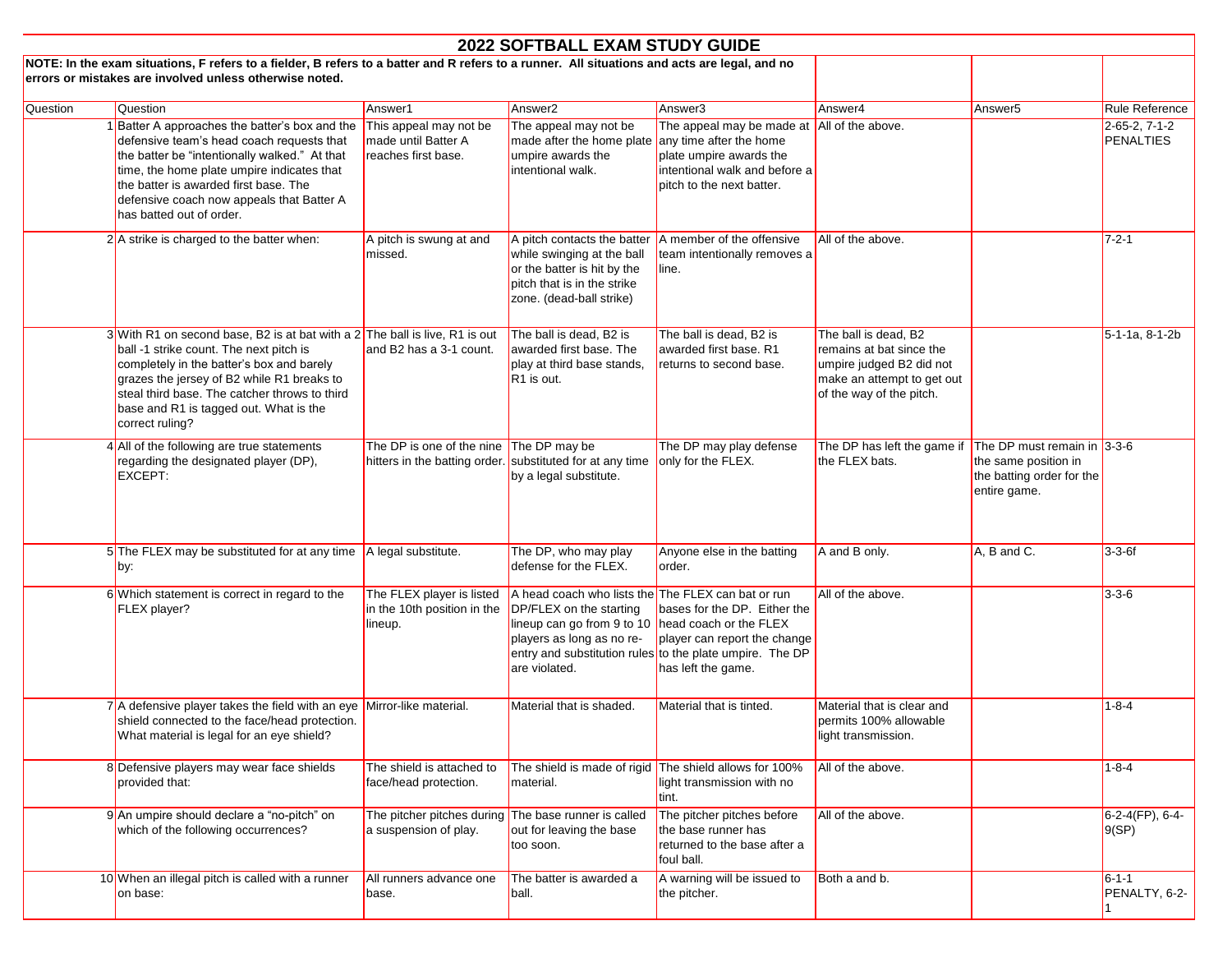| 11 With R1 on first base and one out, R1 leaves Wait for the defense to<br>the base prior to the pitcher releasing the ball.<br>B3 proceeds to hit the pitch over the center-<br>field fence. The umpire should:                                                                         | appeal the runner leaving<br>early. If no appeal, both<br>runs score.                                                                                          | signal. After all runners<br>touch home plate, call<br>time and rule R1 out for<br>leaving early. Since there<br>were less than two outs,<br>the batter's run counts. | Give the delayed dead-ball Signal time and declare "no<br>pitch." R1 is out for leaving<br>early and the batter's count<br>is the same as before that<br>pitch.                                               | Do nothing, the play is legal.                                             |                                                                   | 6-2-4c, 8-6-18                           |
|------------------------------------------------------------------------------------------------------------------------------------------------------------------------------------------------------------------------------------------------------------------------------------------|----------------------------------------------------------------------------------------------------------------------------------------------------------------|-----------------------------------------------------------------------------------------------------------------------------------------------------------------------|---------------------------------------------------------------------------------------------------------------------------------------------------------------------------------------------------------------|----------------------------------------------------------------------------|-------------------------------------------------------------------|------------------------------------------|
| $12$ A team's lineup card must include all of the<br>following, EXCEPT:                                                                                                                                                                                                                  | First initial and last<br>names.                                                                                                                               | Jersey numbers.                                                                                                                                                       | Position being played.                                                                                                                                                                                        | Batting order of starting<br>players.                                      | All of the above are<br>required.                                 | $3 - 1 - 3$                              |
| 13 After an initial warning to the head coach, any<br>subsequent change to the lineup card for an<br>inaccuracy will result in:                                                                                                                                                          | The head coach being<br>restricted to the<br>dugout/bench for the<br>remainder of the game.                                                                    | The head coach being<br>ejected.                                                                                                                                      | The player/substitute who is<br>being changed/added being<br>restricted to the<br>dugout/bench for the<br>remainder of the game.                                                                              | A and C only.                                                              | B and C only.                                                     | 3-1-3 PENALTY                            |
| 14 The umpire shall immediately remove a<br>player from the game who exhibits the<br>following signs or symptoms of a concussion:                                                                                                                                                        | Dizziness.                                                                                                                                                     | Confusion.                                                                                                                                                            | Headache.                                                                                                                                                                                                     | Loss of consciousness.                                                     | All of the above.                                                 | 3-3-9, 10-2-3k                           |
| 15 Umpire jurisdiction begins:                                                                                                                                                                                                                                                           | Upon the arrival of one<br>umpire within the confines umpires within the<br>of the field.                                                                      | Upon the arrival of two<br>confines of the field.                                                                                                                     | When the pregame<br>conference begins.                                                                                                                                                                        | Upon the conclusion of the<br>pregame conference.                          | Upon the arrival of one<br>umpire to the<br>facility/park/school. | $10 - 1 - 2$                             |
| 16 Which statement about the concussion rule is A player exhibiting signs,<br>correct?                                                                                                                                                                                                   | symptoms or behaviors<br>consistent with a<br>concussion is immediatel<br>removed from the game.                                                               | If an appropriate health-<br>care professional<br>determines that the athlete<br>has not suffered a<br>concussion, the athlete<br>may return to play.                 | This is a health and safety<br>issue, since an athlete<br>should not return to play or<br>practice on the same day of<br>a concussion.                                                                        | All of the above are correct.                                              |                                                                   | 3-3-9, 10-2-3K,<br>Appendix B            |
| 17R1 is on first base when B2 hits a ground ball<br>to F4. F4 is in the baseline between first and<br>second when F4 misplays the ball. R1<br>crashes into F4 while attempting to recover<br>the ball. The correct call is:                                                              | If the misplayed ball is<br>within a step and a reach<br>of where F4 initially<br>contacted the ball, R1 has signal and wait to see<br>committed interference. | When F4 misplays the<br>ball, the umpire will give<br>the delayed dead-ball<br>what happens.                                                                          | Because F4 was in the<br>baseline, F4 is always<br>charged with obstruction.                                                                                                                                  | None of the above.                                                         |                                                                   | 2-47-3c, 8-6-<br>10a                     |
| 18R1 is on first base with one out. B3 hits a<br>long fly ball to left field. The ball is over foul<br>territory as it is first touched and then<br>dropped by F7. On the fly ball, R1 advanced<br>and touched second base and was moving to<br>third as the ball was dropped. R1 shall: | Retrace the path<br>retouching second base<br>before returning to first<br>base.                                                                               | Be awarded second base,<br>as it was legally achieved<br>while the ball was over fair since it is ruled a foul ball.<br>territory.                                    | Return to first base with or<br>without retouching bases                                                                                                                                                      | Move back to first base<br>before the ball gets to the<br>pitching circle. |                                                                   | 2-25-1d, 8-3-2<br>EXCEPTION, 8-<br>$5-1$ |
| 19 Which statement about a catch is correct?                                                                                                                                                                                                                                             | The fielder must have<br>control, and the release of<br>the ball must be<br>voluntary.                                                                         | anyone other than a<br>defensive player while it is<br>in flight, it shall be ruled a<br>ground ball and not a<br>catch.                                              | If a ball strikes anything or If a fielder catches a ball but All of the above.<br>drops it while transferring it<br>to the throwing hand or in<br>making a throw, the umpire<br>shall still rule it a catch. |                                                                            |                                                                   | $2-9$                                    |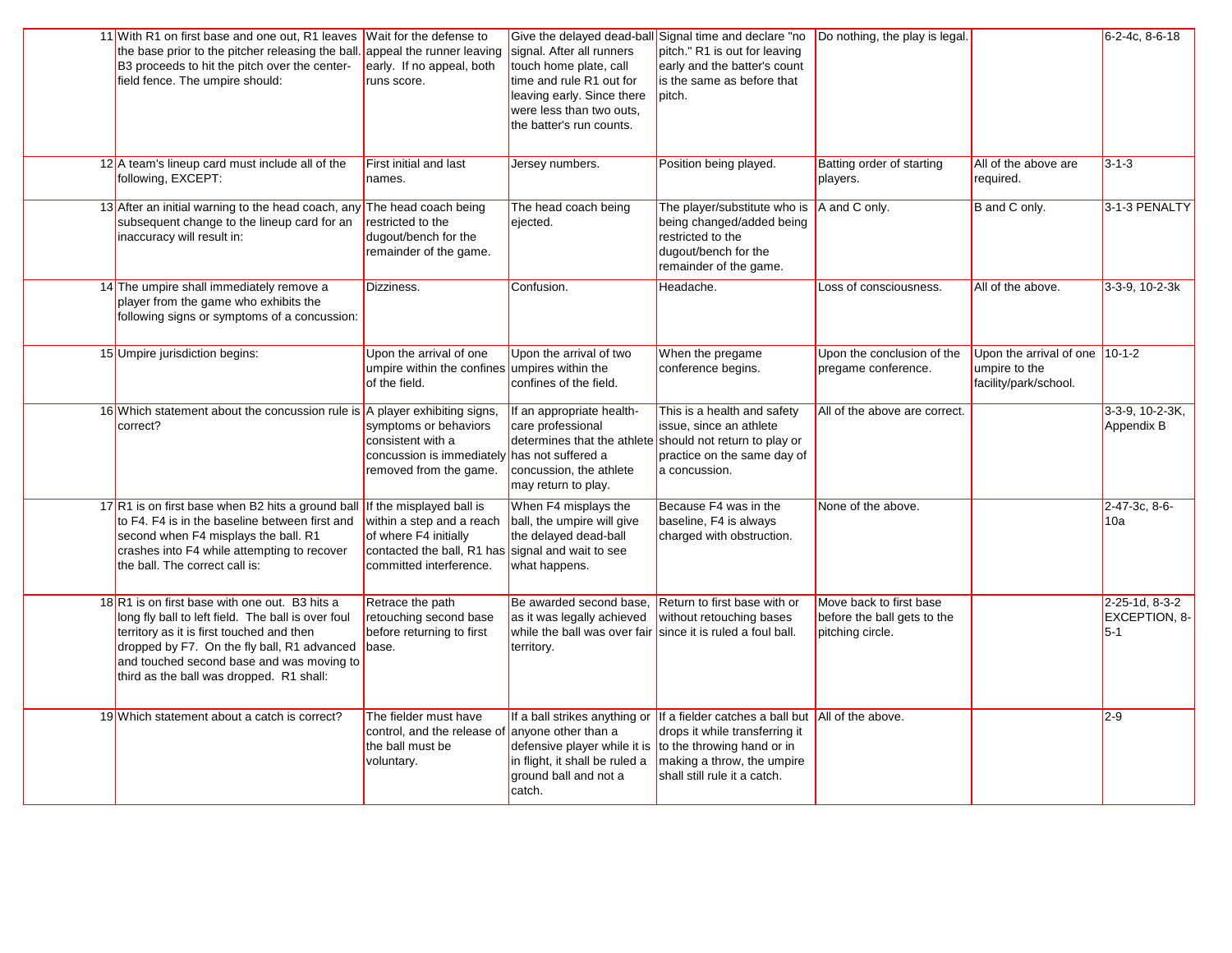| 20 Which statement is an incorrect ruling of<br>interference?                                                                                                                                                                                     | If a retired runner<br>impedes a fielder making<br>a play on another runner,<br>the runner closest to<br>home is always declared<br>out. | If a runner has not yet<br>been put out and<br>interference occurs to<br>break up a double play,<br>the immediate succeeding<br>runner is also called out. | Interference is only awarded B4 hits a fair ground ball but<br>in situations where the<br>runner physically contacts a<br>fielder. | R2 hinders F6 making an<br>initial play. The batter-<br>runner is never called out as<br>a result of this interference.<br>If there are less than two<br>outs the batter is always<br>awarded first base. |                                                                                                               | 2-32, 8-6-10, 8-<br>$6 - 16$ |
|---------------------------------------------------------------------------------------------------------------------------------------------------------------------------------------------------------------------------------------------------|------------------------------------------------------------------------------------------------------------------------------------------|------------------------------------------------------------------------------------------------------------------------------------------------------------|------------------------------------------------------------------------------------------------------------------------------------|-----------------------------------------------------------------------------------------------------------------------------------------------------------------------------------------------------------|---------------------------------------------------------------------------------------------------------------|------------------------------|
| 21 With the bases loaded and less than two<br>outs, F4 is using ordinary effort to catch a pop $\frac{1}{2}$ the umpire, and if the ball at any time.<br>up. The correct call is:                                                                 | remains fair the batter is<br>out.                                                                                                       | Infield fly if fair is called by Runners may not advance Only an infielder can catch                                                                       | an infield fly.                                                                                                                    | If the ball is ruled foul, it still<br>is an infield fly.                                                                                                                                                 |                                                                                                               | $2-30, 8-2-9$                |
| 22 B1 enters the batter's box on the right side<br>while the pitcher is in position ready to pitch.<br>B1 disconcerts the pitcher by moving to the<br>left-hand batter's box. The correct ruling is:                                              | Allow the pitcher to reset<br>and continue to play.                                                                                      | Allow the pitcher to reset<br>and warn the head coach<br>the next infraction would<br>result in an out on the<br>batter.                                   | The ball is dead immediately An illegal pitch is called on<br>and batter is called out.                                            | the pitcher.                                                                                                                                                                                              |                                                                                                               | 7-4-3 PENALTY                |
| 23 A coach may never make a baserunning<br>appeal; only players on the field may appeal.                                                                                                                                                          | True                                                                                                                                     | False                                                                                                                                                      |                                                                                                                                    |                                                                                                                                                                                                           |                                                                                                               | $2-1-1, 2-1-3b(1)$           |
| 24 Any fielder, with or without the ball, may<br>make a dead-ball appeal by verbally stating<br>that the runner missed the base or left too<br>soon.                                                                                              | True                                                                                                                                     | False                                                                                                                                                      |                                                                                                                                    |                                                                                                                                                                                                           |                                                                                                               | $2 - 1 - 3b(1)$              |
| 25 A batting helmet is considered legal if it has:                                                                                                                                                                                                | A surface with no dents or A non-glare surface.<br>cracks.                                                                               |                                                                                                                                                            | A mirror-like surface.                                                                                                             | Both a and b.                                                                                                                                                                                             |                                                                                                               | $1-6-1$ , $1-6-5$            |
| 26 A slide is illegal if:                                                                                                                                                                                                                         | The runner uses a rolling<br>or cross-body slide into<br>the fielder.                                                                    | The runner's raised leg is<br>higher than the fielder's<br>knee when the fielder is in<br>a standing position.                                             | The runner slashes or kicks<br>the fielder with either leg.                                                                        | The runner goes beyond the All of the above.<br>base and makes contact<br>with or alters the play of the<br>fielder.                                                                                      |                                                                                                               | $2 - 52 - 2$                 |
| 27 All of the following about sliding are true<br>except:                                                                                                                                                                                         | A runner can only slide<br>feet first.                                                                                                   | On overslides, runners<br>may be tagged out if they<br>do not remain in contact<br>with the base.                                                          | When the slide is completed<br>a runner must be able to<br>touch the base with either a<br>hand or foot.                           | A runner is not required to<br>slide in order to avoid<br>unnecessary contact when<br>a fielder has the ball in her<br>possession and is waiting to<br>tag the runner.                                    |                                                                                                               | 2-52-1, 8-6-13               |
| 28 F1 steps onto the pitcher's plate and, after<br>legally bringing the hands together, steps<br>backward to start the motion to pitch. After<br>stepping backward, the hands are separated<br>and then F1 steps forward to deliver the<br>pitch. | This is an illegal pitch.<br>Any step backward must<br>begin prior to the hands<br>being brought together.                               | This is legal, provided the<br>step backward begins<br>prior to the start of the<br>pitch.                                                                 | A ball is awarded to the<br>batter and all runners are<br>advanced one base without<br>liability to be put out.                    | Both A and C are correct.                                                                                                                                                                                 |                                                                                                               | $6 - 1 - 2b$                 |
| 29 All of the following are true regarding<br>gloves/mitts, EXCEPT:                                                                                                                                                                               | Gloves shall be a<br>maximum of two colors,<br>excluding lacing and<br>manufacturer's logo.                                              | Glove lacing shall not be<br>the color of the ball.                                                                                                        | Gloves shall not be entirely<br>optic in color.                                                                                    | Gloves may have one<br>American flag not<br>exceeding 2 by 3 inches.                                                                                                                                      | Gloves may have<br>markings that give the<br>appearance of the ball<br>on the outside, but not<br>the inside. | $1 - 4 - 1$                  |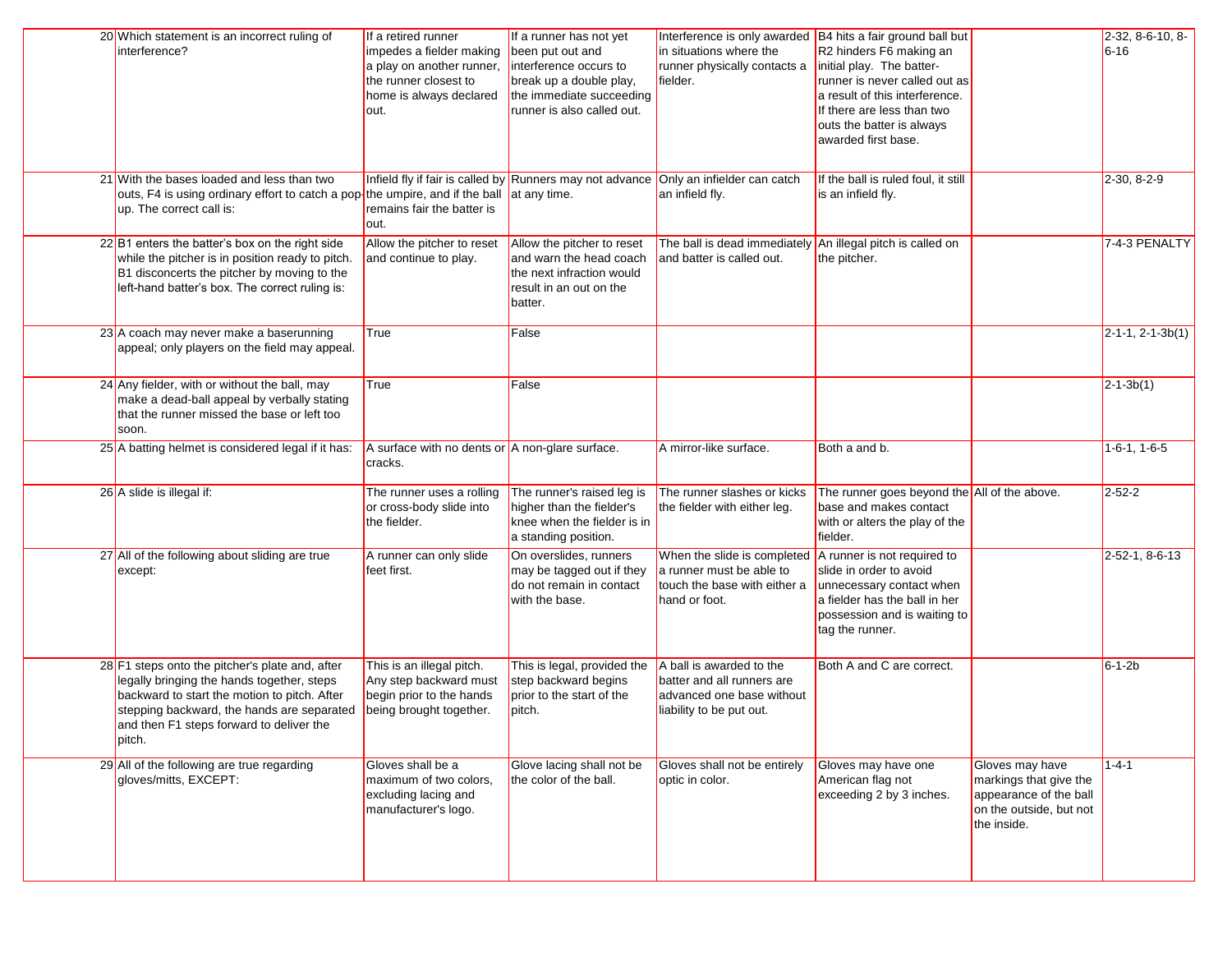| 30 B1 hits a ground ball that goes past F3. No<br>other fielder had a chance to make an out,<br>but the ball strikes the umpire. The correct<br>call is:                                               | The umpire will watch and The ball is dead and the<br>judge if the defense was<br>disadvantaged before<br>calling dead ball. | batter is awarded one<br>base only.                                                                                                       | The ball remains live and B1 The ball remains live. Even<br>can advance as many bases<br>as possible with the liability<br>to be put out. | if F3 grabs the ball and<br>touches first base before<br>B <sub>1</sub> , B <sub>1</sub> is safe because of<br>umpire interference. |                                                          | 8-1-2 EFFECT                                    |
|--------------------------------------------------------------------------------------------------------------------------------------------------------------------------------------------------------|------------------------------------------------------------------------------------------------------------------------------|-------------------------------------------------------------------------------------------------------------------------------------------|-------------------------------------------------------------------------------------------------------------------------------------------|-------------------------------------------------------------------------------------------------------------------------------------|----------------------------------------------------------|-------------------------------------------------|
| 31 B1 attempts to hit a pitched ball completely in Dead ball. Award a ball to<br>the batter's box. B1 misses the pitch but the<br>ball barely contacts B1 on the jersey. What is<br>the umpire's call? | the batter because the<br>pitched ball was out of the because the batter swung<br>strike zone.                               | Dead ball. Charge the<br>batter with a strike<br>at the pitch. Do not award<br>first base for hit by pitch.                               | Dead ball. Award B1 first<br>base for a hit by pitch<br>because the ball was<br>completely in the batter's<br>box.                        | Live ball. Award a strike,<br>and any advancement of<br>base runners is allowed.                                                    |                                                          | $7-2-1g$ , 8-1-2<br>PENALTY 2                   |
| 32 Umpire jurisdiction ends at the conclusion of<br>the game when:                                                                                                                                     | The umpires leave the<br>field of play.                                                                                      | The umpires leave the<br>visual confines of the<br>facility.                                                                              | The umpires are in the<br>parking lot or school<br>building.                                                                              | The third out is declared in<br>the final half-inning.                                                                              | The umpires are sure<br>no final appeal will be<br>made. | $10-1-2$                                        |
| 33 Which of the following statements about bats<br>qualifies as an altered bat?                                                                                                                        | Bats should be free of<br>rattles, dents, burrs,<br>cracks and sharp edges.                                                  | Materials inside the bat or<br>treatment/devices used to<br>alter bat specifications<br>and/or enhance<br>performances are<br>prohibited. | There is a minor nick or<br>paint chip in the bat from<br>metal cleats.                                                                   | None of the above.                                                                                                                  |                                                          | 1-5-1e, 2-4-2                                   |
| 34 What is the proper penalty for a softball<br>player who utilizes a damaged bat that has<br>not been previously removed from the game<br>by an umpire?                                               | The batter is out.                                                                                                           | The batter is out and<br>restricted to the dugout.                                                                                        | The batter is out and<br>ejected.                                                                                                         | The bat is removed from<br>play without penalty when<br>first detected.                                                             |                                                          | 1-5-1c, 2-4-3, 7-<br>4-2 PENALTY<br><b>NOTE</b> |
| 35 A penalty shall be assessed when the pitcher: Exceeds five warm-up                                                                                                                                  | pitches between innings.                                                                                                     | Deliberately drops, rolls,<br>bounces, etc. the ball<br>while in pitching position<br>preventing the batter from<br>striking it.          | Throws to a base while still<br>in contact with the pitcher's<br>plate.                                                                   | All of the above.                                                                                                                   |                                                          | $6-2-1, 6-2-5, 6-2-$                            |
| 36 It is a dead ball immediately when:                                                                                                                                                                 | An illegal pitch is<br>delivered.                                                                                            | The catcher obstructs the<br>batter.                                                                                                      | The plate umpire interferes<br>with the catcher with R1<br>stealing second base.                                                          | B3 swings at strike three<br>and is hit by the pitch.                                                                               |                                                          | $7-2-1g$ , 8-1-2<br>PENALTY 2                   |
| 37 Who can detect a batter who enters the<br>batter box with an illegal bat or is discovered<br>having used an illegal bat?                                                                            | Only the offensive team<br>can report it.                                                                                    | A fan.                                                                                                                                    | Only the umpire or the<br>defense can detect it.                                                                                          | Only the offensive coach<br>can self-report.                                                                                        |                                                          | $7 - 4 - 2$                                     |
| 38 The responsibility for all players to be legally<br>and properly equipped must be verified by:                                                                                                      | Head Coach.                                                                                                                  | Player.                                                                                                                                   | Game management.                                                                                                                          | Manufacturer of equipment<br>used in the game.                                                                                      |                                                          | $3 - 5 - 1$                                     |
| 39 Which answer is NOT a type of appeal that<br>may be made?                                                                                                                                           | Missing a base.                                                                                                              | Judgment calls.                                                                                                                           | Leaving early on a caught fly Batting out of order.<br>ball.                                                                              |                                                                                                                                     |                                                          | $2 - 1 - 2$                                     |
| $40$ A catch is not credited if the ball strikes<br>anything other than a defensive player while it<br>is in flight.                                                                                   | True                                                                                                                         | False                                                                                                                                     |                                                                                                                                           |                                                                                                                                     |                                                          | $2-9-5e$                                        |
| 41 A crow hop is the replant of the pivot foot by<br>the pitcher prior to delivering the pitch.                                                                                                        | True                                                                                                                         | False                                                                                                                                     |                                                                                                                                           |                                                                                                                                     |                                                          | $2 - 16$                                        |
| 42 A passed ball is a pitch the catcher fails to<br>stop or control when they should have been<br>able to do so with ordinary effort, and allows<br>a runner to advance.                               | True                                                                                                                         | False                                                                                                                                     |                                                                                                                                           |                                                                                                                                     |                                                          | $2 - 2 - 8$                                     |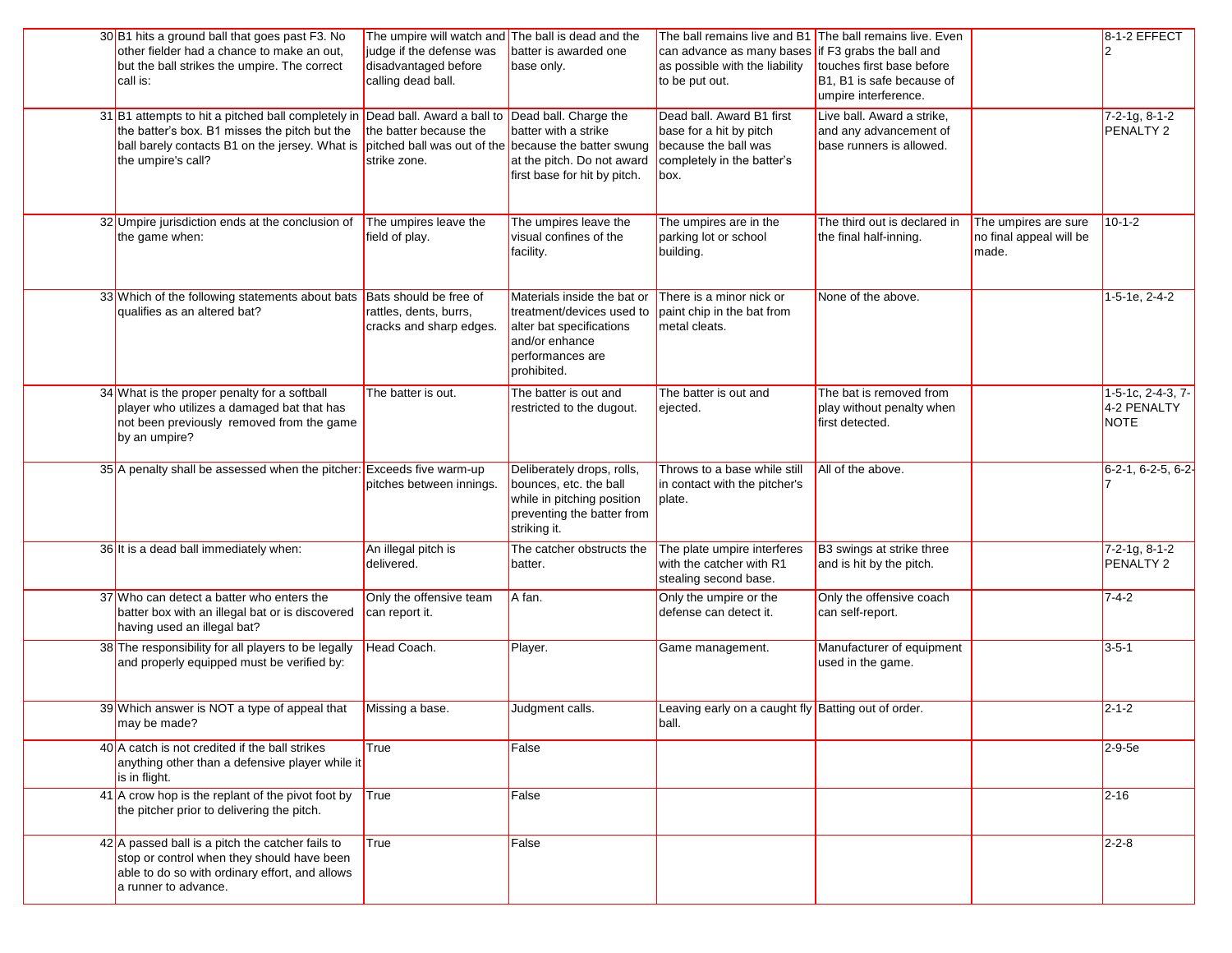| 43 Umpire jurisdiction begins just prior to the<br>pregame conference with coaches and<br>captains.                                                                                                                  | True                                                                                                 | False                                                                                                                                                                      |                                                                                                                                                                  |                                                                                                                                        |                                                                                                                  | $10 - 1 - 2$                                          |
|----------------------------------------------------------------------------------------------------------------------------------------------------------------------------------------------------------------------|------------------------------------------------------------------------------------------------------|----------------------------------------------------------------------------------------------------------------------------------------------------------------------------|------------------------------------------------------------------------------------------------------------------------------------------------------------------|----------------------------------------------------------------------------------------------------------------------------------------|------------------------------------------------------------------------------------------------------------------|-------------------------------------------------------|
| 44 Umpires working the plate are required to<br>wear a mask and throat protector.                                                                                                                                    | True                                                                                                 | False                                                                                                                                                                      |                                                                                                                                                                  |                                                                                                                                        |                                                                                                                  | $10 - 4 - 1$                                          |
| 45 R1 is on third base and R2 is on first base<br>with one out. B4 hits a fly ball in foul territory<br>near the first-base line. R2 interferes with F3<br>attempting to catch the fly ball. The correct<br>call is: | If the fly ball is caught by<br>F <sub>3</sub> . both R <sub>2</sub> and B <sub>4</sub> are<br>lout. | B4 is out and R2 is<br>returned to first base.                                                                                                                             | The ball is dead<br>immediately, R2 is out and<br>B4 is charged with a foul<br>ball.                                                                             | If the fly ball is caught, B4 is<br>out and the interference by<br>R <sub>2</sub> is ignored.                                          |                                                                                                                  | $8 - 6 - 10$                                          |
| 46 The ball always becomes immediately dead<br>when:                                                                                                                                                                 | While running to first, the<br>batter-runner stops to<br>delay being tagged.                         | A batter strikes at a pitch<br>that touches them.                                                                                                                          | A runner passes another<br>runner.                                                                                                                               | A batter-runner is<br>obstructed before touching<br>first base.                                                                        |                                                                                                                  | 7-2-1g, 8-2-5, 8-<br>$4-3b$<br>PENALTIES. 8-<br>$6-4$ |
| 47 The ball becomes dead in all of the following<br>situations, EXCEPT:                                                                                                                                              | There is interference by a<br>runner or retired runner.                                              | The batter enters the<br>batter's box with an illegal<br>bat.                                                                                                              | An infielder intentionally<br>drops a fair fly ball with first<br>base occupied and less than<br>two outs.                                                       | An illegal pitch is delivered.                                                                                                         | The batter-runner steps 5-1-1c, e, l, n; 5-<br>backward toward home 1-2a<br>plate to avoid being<br>tagged. out. |                                                       |
| 48 B1 steps up to the plate and after hitting two<br>balls over the fence in foul territory, F1<br>requests to intentionally walk B1.                                                                                | The umpire allows B1 to<br>be intentionally walked.                                                  | The umpire informs F1<br>that the request for an<br>intentional walk must<br>come from the head<br>coach.                                                                  | The umpire states that<br>although F1, F2 or the<br>defensive coach can request<br>an intentional walk, it must<br>be done prior to any pitches<br>being thrown. | The umpire informs F1 that<br>an intentional walk cannot<br>be requested once there are<br>two strikes.                                |                                                                                                                  | 2-65-2, 8-1-1c                                        |
| 49 Which of the following are appealable plays? Missing a base.                                                                                                                                                      |                                                                                                      | Batting out of order.                                                                                                                                                      | Leaving a base early on a<br>caught fly ball.                                                                                                                    | All of the above.                                                                                                                      |                                                                                                                  | $2 - 1 - 2$                                           |
| 50 After the lineup cards have been submitted to This is not permitted.<br>and verified by the plate umpire, the opposing<br>coach has a player arrive late and wants to<br>add that player to the lineup.           |                                                                                                      | Players can be added to<br>the lineup without penalty.                                                                                                                     | The umpire will add the<br>player to the lineup and shall<br>issue a team warning to the<br>head coach of the team<br>involved.                                  | The umpire will add the<br>player to the lineup and<br>restrict the coach to the<br>dugout/bench area for an<br>incorrect lineup card. |                                                                                                                  | 3-1-3 PENALTY                                         |
| 51 Hard and unyielding items (guards, casts,<br>braces, splints, etc.) must be padded with:                                                                                                                          | A closed-cell, slow-<br>recovery foam.                                                               | One-inch-thick padding.                                                                                                                                                    | Athletic tape.                                                                                                                                                   | A gauze pad.                                                                                                                           | A rubberized material.                                                                                           | $3 - 2 - 13$                                          |
| 52 The DP may be substituted for at any time<br>by:                                                                                                                                                                  | A legal substitute.                                                                                  | The FLEX playing offense.                                                                                                                                                  | Anyone else in the batting<br>order.                                                                                                                             | A and B only.                                                                                                                          | A, B and C.                                                                                                      | $3-3-6d$                                              |
| 53 At the pregame conference, the home team<br>coach informs the umpires that the fence in<br>left field is only 180 feet and all balls hit over<br>the fence will be a two-base award.                              | the opposing coach.                                                                                  | This must be agreed to by This shall be a ground rule The umpires will have no<br>for the game since the<br>home team coach<br>provides the ground rules<br>for the field. | choice but to enforce the<br>ground rule as the coach<br>has instructed.                                                                                         | The umpires shall not<br>permit a ground rule to<br>supersede a rules book<br>rule.                                                    |                                                                                                                  | 4-1-3, 8-4-3f                                         |
| 54 A delayed dead-ball situation occurs when<br>the umpire interferes with the catcher who is<br>attempting to throw a non-batted ball.                                                                              | True.                                                                                                | False.                                                                                                                                                                     |                                                                                                                                                                  |                                                                                                                                        |                                                                                                                  | $5-1-2c$                                              |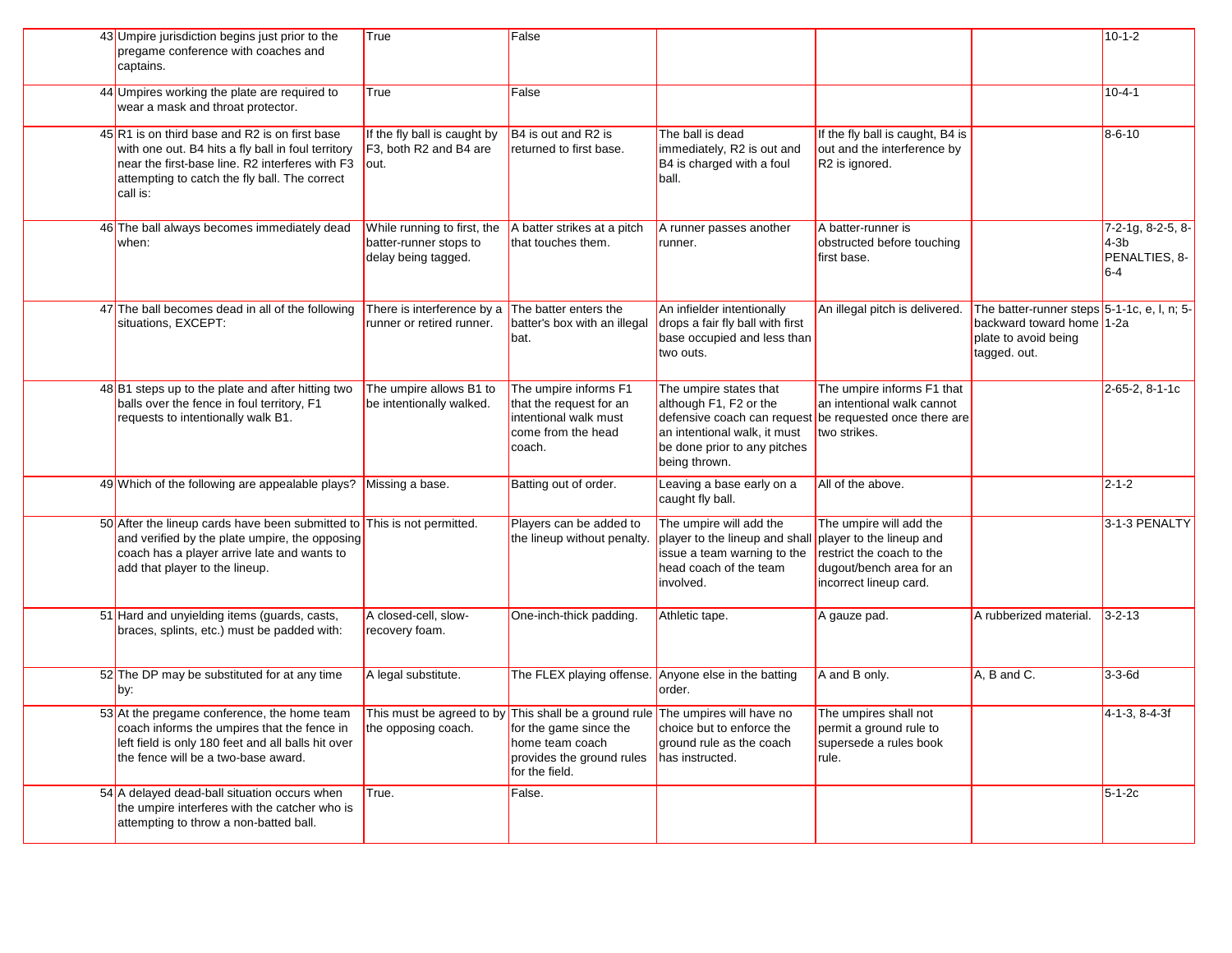| 55 With R1 on first base and B2 at the plate with Umpire calls dead ball<br>a 1-1 count, B2 moves to the front of the<br>batter's box. As B2 fakes a drag bunt, B2<br>withdraws the bat and is struck by the pitch<br>that is in front of the plate. In the umpire's<br>judgment, the ball was prevented from<br>entering the strike zone. What is the correct<br>ruling? | and awards B2 first base<br>since B2 was hit by the<br>pitch.                                                         | Umpire calls dead ball and Umpire calls dead ball and<br>credits B2 with a ball. | charges B2 with a strike.                                                                                                                                                                                                       | Umpire calls dead ball and<br>declares B2 out.                         | $7 - 2 - 1h$                        |
|---------------------------------------------------------------------------------------------------------------------------------------------------------------------------------------------------------------------------------------------------------------------------------------------------------------------------------------------------------------------------|-----------------------------------------------------------------------------------------------------------------------|----------------------------------------------------------------------------------|---------------------------------------------------------------------------------------------------------------------------------------------------------------------------------------------------------------------------------|------------------------------------------------------------------------|-------------------------------------|
| 56 As F1 starts the pitch, B1 requests time by<br>stepping out of the box. The pitcher legally<br>delivers the ball. What is the correct ruling?                                                                                                                                                                                                                          | The umpire declares no<br>pitch.                                                                                      | The batter is granted time<br>and awaits the next pitch.                         | The pitch is called either a<br>ball or strike depending upon strike on the batter<br>the location of the pitch.                                                                                                                | The umpire shall call a<br>regardless of the location of<br>the pitch. | $7 - 3 - 1$<br>PENALTY,<br>EFFECT 2 |
| 57 R1 is on first base and attempts to steal<br>second base. In the catcher's attempt to<br>throw out R1, the throwing arm contacts the<br>plate umpire. The throw is late and R1<br>reaches second base safely. The correct call<br>is:                                                                                                                                  | This is a delayed dead<br>ball. Since R1 reached<br>second base safely, R1 is<br>permitted to stay at<br>second base. | ball. Because there was<br>umpire interference, R1<br>must return to first base. | This is an immediate dead This is a delayed dead ball.<br>Because there was umpire<br>interference and R1 reached Therefore, R1 stays at<br>second base safely, R1 must second base.<br>return to first base.                   | There is no such thing as<br>umpire interference.                      | $8 - 5 - 6$                         |
| 58 A run does not score if a preceding runner is<br>declared the fourth out for missing a base,<br>and the defensive team selects that out to its<br>advantage.                                                                                                                                                                                                           | True.                                                                                                                 | False.                                                                           |                                                                                                                                                                                                                                 |                                                                        | $9 - 1 - 1$<br>EXCEPTION (e)        |
| 59 B1 hits a high fly ball down the line to right<br>field. F9, with both feet clearly in fair territory,<br>reaches across the foul line in an attempt to<br>catch the ball. While the ball is still in the air,<br>completely over foul ground, the ball deflects<br>off of F9's glove and lands in fair territory.<br>The correct call is:                             | Foul ball since the ball<br>was over foul territory<br>when first touched.                                            | Fair ball since both feet<br>when F9 touched the ball.                           | Fair ball because after F9<br>were clearly in fair territory touched the ball it landed in<br>fair territory.                                                                                                                   | Fair ball. Any ball touched<br>by a fielder is automatically<br>fair.  | $2 - 20 - 2$                        |
| 60 Team A's players are wearing red exposed<br>undergarments but solid black playcards. F1<br>is wearing a playcard on the non-pitching<br>arm. F3, who is the team's backup pitcher, is<br>wearing a playcard on the non-glove arm.<br>Which statement is correct?                                                                                                       | This is illegal. All<br>playcards must be the<br>same color as the<br>exposed undergarments.                          | This is legal, provided the<br>and not optic yellow.                             | This is legal. Only F1 has<br>playcards are a solid color the restriction on placement<br>of the playcard. If F3 were<br>to become the pitcher then<br>F3 would be required to<br>move the playcard to the<br>non-pitching arm. | Both B and C are correct.                                              | $3-2-7c$<br><b>EXCEPTION</b>        |
| 61 With no outs, B1 hits a deep line drive.<br>Sliding into second base safely, B1 dislodges dislodging the base.<br>the base from its proper position. F4 tags B1<br>who is no longer in contact with the dislodged<br>base. What is the proper ruling?                                                                                                                  | B1 is out and ejected for                                                                                             | B1 is out since B1 was<br>legally tagged while not in<br>contact with the base.  | B1 is not out; a runner is not B1 is out for interference as<br>required to follow a base that dislodging the base<br>has become dislodged.                                                                                     | confused the defensive<br>player.                                      | $1-2-1, 8-8-14$                     |
| 62 The umpire notices that several players on<br>Team A have adornments in their hair.<br>Which of the following are prohibited from<br>being worn?                                                                                                                                                                                                                       | F5 has a religious head<br>covering without prior<br>state association<br>approval.                                   | F3 has a bandanna as a<br>hair covering, F4 is<br>wearing a plastic visor.       | F6 has beads braided into<br>the hair.                                                                                                                                                                                          | F8 has 3-inch bobby pins<br>being used for hair control.               | 3-2-5b, 3-2-5c                      |
| 63 Which of the following requires state<br>association approval prior to being allowed to worn for medical reasons.<br>be worn in a contest?                                                                                                                                                                                                                             | Any head covering being                                                                                               | Any religious head<br>covering.                                                  | Any hard items braided into<br>the players hair.                                                                                                                                                                                | A defensive players face<br>shield.                                    | 3-2-5b, 3-2-5c                      |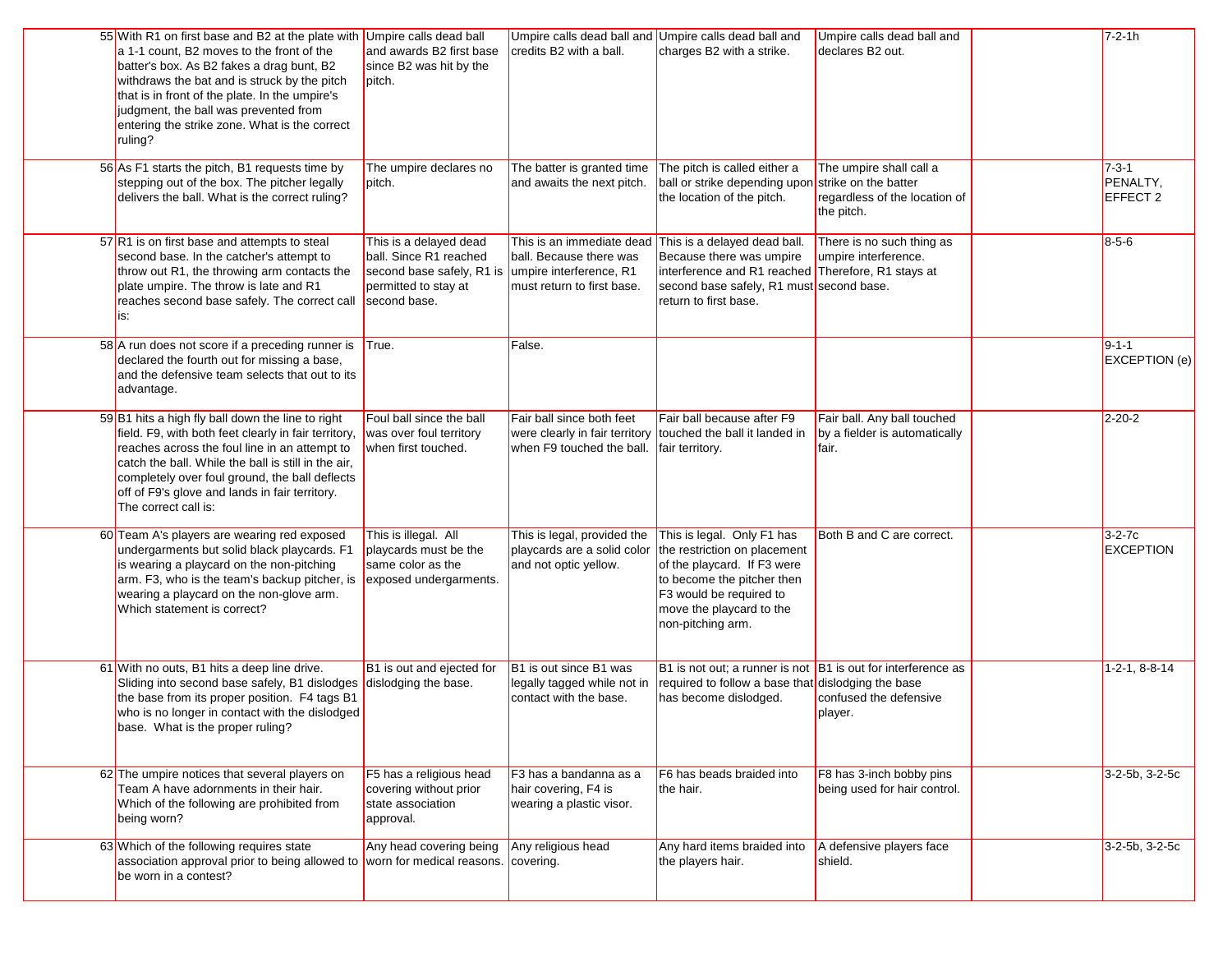| 64 Which of the following attire is not allowed to $\overline{A}$ school uniform or<br>be worn in live-ball areas by coaches?                                                                                                                                                                                                                                                                         | jersey/coaching shirt.                                                                                                         | Shorts that are school<br>colors.                                                                                                                                                      | Cut-offs or any type of jeans. Leg coverings including                                                                                                                                                                       | yoga pants/leggings that are                                                                                                          | $3 - 5 - 3$                  |
|-------------------------------------------------------------------------------------------------------------------------------------------------------------------------------------------------------------------------------------------------------------------------------------------------------------------------------------------------------------------------------------------------------|--------------------------------------------------------------------------------------------------------------------------------|----------------------------------------------------------------------------------------------------------------------------------------------------------------------------------------|------------------------------------------------------------------------------------------------------------------------------------------------------------------------------------------------------------------------------|---------------------------------------------------------------------------------------------------------------------------------------|------------------------------|
|                                                                                                                                                                                                                                                                                                                                                                                                       |                                                                                                                                |                                                                                                                                                                                        |                                                                                                                                                                                                                              | khaki, black, white, gray or<br>schools colors.                                                                                       |                              |
| 65 Which of the following are true about a<br>damaged bat?                                                                                                                                                                                                                                                                                                                                            | A damaged bat is<br>removed from the game<br>without penalty when<br>initially detected.                                       | If a batter is discovered<br>using a damaged bat that<br>was previously removed<br>from the game by an<br>umpire, that batter is<br>called out.                                        | In addition to being called<br>out for using a damaged bat<br>that was previously removed<br>from the game by an umpire,<br>the offender and head coach<br>are restricted to the dugout<br>for the remainder of the<br>game. | All of the above.                                                                                                                     | $3 - 6 - 21$                 |
| 66 F1 is wearing an item on the pitching wrist<br>that the umpire judges distracting. What is<br>the proper penalty?                                                                                                                                                                                                                                                                                  | An illegal pitch is ruled; a<br>ball is awarded to the<br>batter.                                                              | An illegal pitch is ruled; a<br>ball is awarded to the<br>batter and all runners are<br>advanced one base.                                                                             | The pitcher is required to<br>remove the distracting item<br>in order to continue to pitch.                                                                                                                                  | The pitcher is restricted to<br>the dugout for the<br>remainder of the contest.                                                       | $3 - 6 - 21$                 |
| 67 B1 bunts the ball in front of home plate. As<br>B1 is running to first base, B1 is hit with the<br>throw from F2. Which of the following is used completely outside of the<br>in determining if the runner is out for<br>interference?                                                                                                                                                             | If either foot last<br>contacted the ground<br>3-foot lane.                                                                    | If the batter-runner's left<br>foot is outside the 3-foot<br>lane but is in the air at the<br>moment the batter-runner<br>is hit with the throw.                                       | If the batter-runner was hit in If the batter-runner has both<br>fair territory.                                                                                                                                             | feet on the ground when hit<br>with the throw.                                                                                        | $8 - 2 - 6$                  |
| 68 With one out, R1 on third base and R2 on<br>first base, B3 hits an over-the-fence home<br>run. R2 misses third base and the third base<br>coach grabs R2 and pulls the runner back to<br>touch third base. What is the proper ruling?                                                                                                                                                              | R <sub>2</sub> is out for being<br>physically assisted; R1<br>and B3's (as long as they<br>legally score) runs would<br>count. | Since the ball is in dead-<br>ball territory, there is no<br>violation and all three runs should be warned to not<br>would score on the play.                                          | All three runs would score.<br>but the third base coach<br>physically assist runners.                                                                                                                                        | R2 is out for being<br>physically assisted and the<br>play is dead. R1's run would<br>score, but B3 would not be<br>allowed to score. | 8-6-5, 8-3-11, 9-<br>$1 - 1$ |
| 69 B1 bunts the ball down the third base line, F5 True.<br>throws the ball toward first base hitting B1 in<br>the back as B1 is running to first base. B1 is<br>running with the right foot in the3-foot lane<br>and the left foot in fair territory (past the line).<br>When B1 is hit with the ball, the left foot is in<br>the air. B1 is still guilty of interference and<br>should be ruled out. |                                                                                                                                | False                                                                                                                                                                                  |                                                                                                                                                                                                                              |                                                                                                                                       | 8-6-5, 8-3-11, 9-<br>$1 - 1$ |
| 70 F1 is wearing a sweatband on the pitching<br>wrist that the umpire judges distracting. This<br>would result in an illegal pitch.                                                                                                                                                                                                                                                                   | True.                                                                                                                          | False.                                                                                                                                                                                 |                                                                                                                                                                                                                              |                                                                                                                                       | $3 - 2 - 9$                  |
| 71 The COR and compression shall be labeled<br>on on softballs.                                                                                                                                                                                                                                                                                                                                       | True                                                                                                                           | False                                                                                                                                                                                  |                                                                                                                                                                                                                              |                                                                                                                                       | $1 - 3 - 4$                  |
| 72 Which is true of the previous video?                                                                                                                                                                                                                                                                                                                                                               | There is no violation as<br>both players were<br>with no intent to hinder<br>the other team.                                   | This is interference, when<br>the runner attempts to<br>performing normal actions advance to third base they<br>hindered the ability of the<br>fielder to retrieve the<br>thrown ball. | This is obstruction, the<br>fielder impeded the progress<br>of the runner attempting to<br>advance to third base<br>without possession of the<br>ball.                                                                       | This is a "train wreck" both<br>players had a right to be<br>there and this is just<br>incidental contact.                            |                              |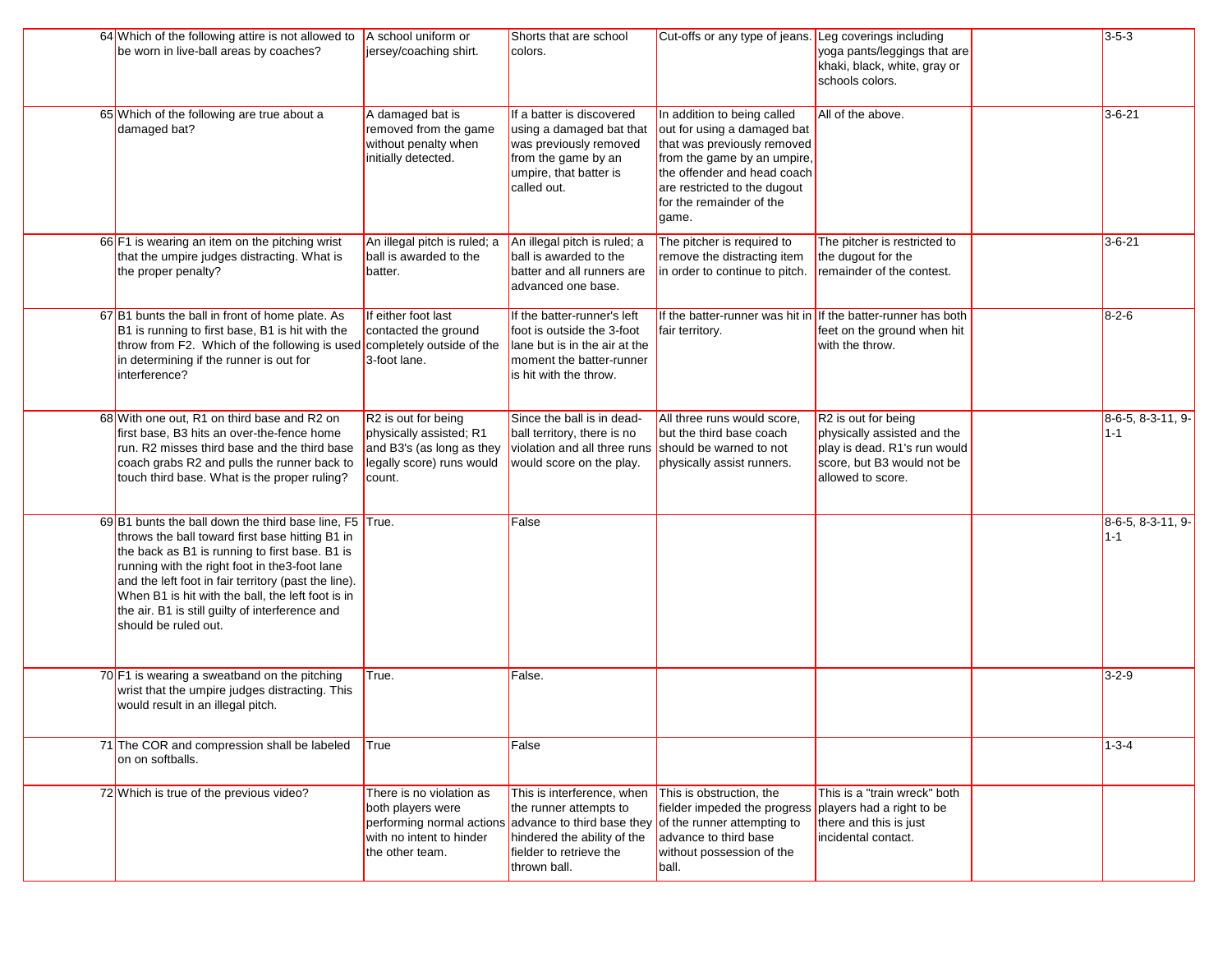| 73 Which is true of the previous video?                                                                                                                                                                                                                              | This is a legal pitch, the<br>pitcher never lifted their<br>pivot foot. Dragging the<br>pivot foot away from the<br>pitching plate is legal.                                                             | This is an illegal pitch.<br>The pitcher is pushing off<br>with the pivot foot from a<br>place other than the<br>pitcher's plate.                                                                                                                                       | There is no infraction as the<br>pitcher is allowed to slide<br>their foot in contact with the<br>pitcher's plate.             | Since the pitcher did not<br>become airborne when they<br>left the pitcher's plate this is<br>a legal pitch.                                                                                  |              |
|----------------------------------------------------------------------------------------------------------------------------------------------------------------------------------------------------------------------------------------------------------------------|----------------------------------------------------------------------------------------------------------------------------------------------------------------------------------------------------------|-------------------------------------------------------------------------------------------------------------------------------------------------------------------------------------------------------------------------------------------------------------------------|--------------------------------------------------------------------------------------------------------------------------------|-----------------------------------------------------------------------------------------------------------------------------------------------------------------------------------------------|--------------|
| 74 Which is true of the previous video?                                                                                                                                                                                                                              | This is a legal pitch. The<br>pitcher received the signal pitcher looked toward<br>from the coach and<br>paused to look at their<br>wristband/playcard prior<br>to stepping onto the<br>pitcher's plate. | This is a legal pitch. The<br>home plate prior to<br>separating their hands to<br>start the pitch.                                                                                                                                                                      | This is an illegal pitch. The<br>pitcher cannot receive their<br>signal from the coach, it<br>must come from the catcher.      | This is an illegal pitch. The<br>pitcher did not take (or<br>simulate taking) a signal<br>from the catcher while in<br>contact with the pitcher's<br>plate and with their hands<br>separated. |              |
| 75 Which is true about the previous video?                                                                                                                                                                                                                           | This is a legal pitch. The<br>from the coach and then<br>took a position in contact<br>with the pitcher's plate<br>and simulated taking a<br>signal from the catcher<br>with the hands separated.        | This is an illegal pitch.<br>pitcher received the signal The pitcher did not receive<br>and acknowledge a signal<br>from the catcher.                                                                                                                                   | This is an illegal pitch. The<br>pitcher cannot receive their<br>signal from the coach, it<br>must come from the catcher.      | None of the above are true.                                                                                                                                                                   |              |
| 76 Which is true of the previous video?                                                                                                                                                                                                                              | This is obstruction. F2 can Although F2 did<br>clearly be seen blocking<br>home plate without the<br>ball in their possession<br>while R2 is running<br>toward home plate.                               | momentarily block the<br>plate without possession<br>of the ball, their actions did<br>not impede the progress of<br>the runner so they are not<br>guilty of obstruction.                                                                                               | There was obstruction by<br>F <sub>2</sub> , but it should not be<br>signaled since R2 was still<br>able to score on the play. | Both a and c are true.                                                                                                                                                                        |              |
| 77 Who can a pitcher take a<br>signal from while on the<br>pitcher's plate?                                                                                                                                                                                          | The coach.                                                                                                                                                                                               | A play card.                                                                                                                                                                                                                                                            | The catcher.                                                                                                                   | All the above as long as the<br>pitcher pauses and<br>simulates taking a signal<br>from the catcher prior to<br>bringing the hands together.                                                  | $6 - 1 - 1b$ |
| 78 Prior to starting the delivery of a pitch, the<br>pitcher must:                                                                                                                                                                                                   | Stand with her shoulders<br>facing any direction.                                                                                                                                                        | Have her hands together<br>while stepping on the<br>pitcher's plate.                                                                                                                                                                                                    | Make no contact with the top<br>of the pitcher's plate.                                                                        | Take a position with the<br>pivot foot in contact with the<br>pitcher's plate.                                                                                                                | $6 - 1 - 1$  |
| 79R1 is caught in a rundown between third<br>base and home. As R1 is attempting to return immediate dead ball when runner, the initial call is<br>to third base, R1 is obstructed by F5 and<br>subsequently tagged while off the base by<br>F6. The correct call is: | The call is always an<br>a runner is obstructed.                                                                                                                                                         | When a fielder obstructs a $ R1$ is awarded home.<br>always a delayed dead<br>ball. Once the obstructed<br>runner is put out, it<br>becomes a dead ball and<br>the umpires shall award<br>R1 the base that would<br>have been reached had<br>there been no obstruction. |                                                                                                                                | The umpire will issue a<br>warning to F5 and notify<br>F5's coach.                                                                                                                            | $2 - 36$     |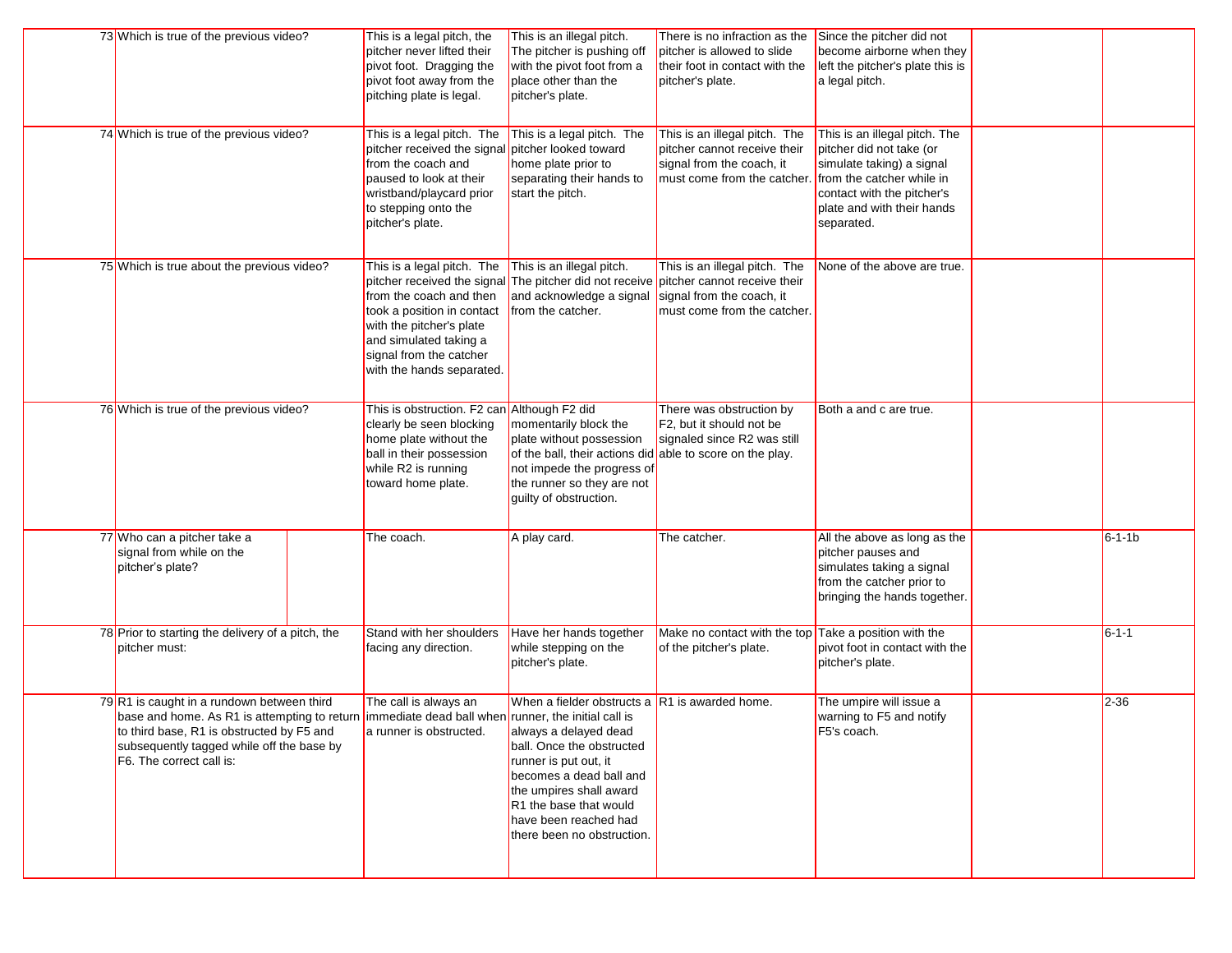|    | 80 A1 is Team A's pitcher in the fourth inning.<br>A11 is brought in as a relief pitcher in that<br>inning. Team A's coach wants to re-enter A1<br>in the fourth inning as the pitcher. The correct<br>call is:                                                                                                            | This is a legal substitution This is legal and the<br>with no warm-up pitches<br>allowed.                                               | pitcher can have five<br>warm-up pitches.                                                                                                                                                                             | This is not a legal<br>substitution.                                                                                                                                                                                                                | Team A can substitute A1<br>as pitcher as many times as<br>it wants in the inning.                                                                       |                                                                       | 3-3-2 NOTE, 6-<br>$2-5, 6-4-10$<br><b>NOTE</b>   |
|----|----------------------------------------------------------------------------------------------------------------------------------------------------------------------------------------------------------------------------------------------------------------------------------------------------------------------------|-----------------------------------------------------------------------------------------------------------------------------------------|-----------------------------------------------------------------------------------------------------------------------------------------------------------------------------------------------------------------------|-----------------------------------------------------------------------------------------------------------------------------------------------------------------------------------------------------------------------------------------------------|----------------------------------------------------------------------------------------------------------------------------------------------------------|-----------------------------------------------------------------------|--------------------------------------------------|
|    | 81 During the act of pitching, which movement is The pitcher drags the<br>not legal?                                                                                                                                                                                                                                       | pivot foot away from the<br>pitcher's plate maintaining<br>contact with the ground.                                                     | The pitcher steps back off<br>the pitcher's plate keeping<br>both hands together and<br>makes the first step back<br>with either foot. Once<br>completely off the pitcher's<br>plate, the pitcher opens<br>the hands. | The pitcher crow hops or<br>leaps.                                                                                                                                                                                                                  | The pitcher uses the<br>slingshot or windmill styles<br>of pitching $-$ as long as<br>there are no more than 11/2<br>revolutions of the pitching<br>arm. |                                                                       | $2-16, 2-33, 6-1-$<br>1f, 6-1-2, 6-1-4           |
|    | 82 R1 is on first base; B2 is at bat with an 0 ball<br>2 strike count and no outs. B2 swings at the<br>pitch and the foul tip is caught by the catcher. base.<br>B2 runs toward first base. As R1 is diving<br>back to first base, B2 collides with F3 who is<br>attempting to catch the thrown ball from F2 to<br>tag R1. | -B2 is awarded second<br>base; R1 is awarded third                                                                                      | B2 is declared out for<br>interference; R1 remains<br>at first base.                                                                                                                                                  | B2 has struck out and is<br>charged with interference;<br>R1 is declared out as the<br>runner closest to home.                                                                                                                                      | B2 has struck out; R1<br>remains at first base.                                                                                                          | B2 is declared out for<br>interference; R1 is<br>awarded second base. | 2-32-1, 8-6-16c                                  |
|    | 83 It is an illegal pitch if:                                                                                                                                                                                                                                                                                              | F1 is behind the pitcher's<br>plate, takes the signal,<br>steps on the pitcher's<br>plate and immediately<br>brings the hands together. | $F1$ is on the pitcher's plate, $F1$ stands behind the<br>looks to the coach for a<br>signal and then looks to<br>F2 and simulates taking a<br>signal before bringing the<br>hands together.                          | pitcher's plate, takes a signal with first and third base, the<br>from the coach, steps on the ball is in the glove or hand<br>pitcher's plate and simulates and the hands are<br>taking a signal from F2<br>before bringing the hands<br>together. | F1's shoulders are in line<br>separated.                                                                                                                 |                                                                       | $6 - 1 - 1$                                      |
|    | 84 Which of the following is an infraction by the<br>catcher:                                                                                                                                                                                                                                                              | A catcher assumes a<br>position outside the<br>catcher's box before a<br>pitch is released.                                             | The catcher stands up to<br>give signals to the pitcher.                                                                                                                                                              | The catcher throws the ball<br>directly back to the pitcher<br>after the pitch is delivered.                                                                                                                                                        | The catcher throws the ball<br>around the infield after a<br>strikeout.                                                                                  |                                                                       | $6 - 3 - 1$                                      |
|    | 85 A coach will be restricted to dugout/bench for<br>the remainder of the game for a second<br>violation of the following:                                                                                                                                                                                                 | Player or substitutes<br>entering the game<br>unreported.                                                                               | A second lineup<br>correction.                                                                                                                                                                                        | Team personnel using illegal All of the above.<br>equipment.                                                                                                                                                                                        |                                                                                                                                                          |                                                                       | $3 - 1 - 3$<br>PENALTY, 3-6-<br><b>7 PENALTY</b> |
|    | 86 The FLEX can bat or run bases for the DP.<br>Either the head coach or the FLEX player can<br>report the change to the plate umpire and the<br>DP has left the game.                                                                                                                                                     | <b>TRUE</b>                                                                                                                             | <b>FALSE</b>                                                                                                                                                                                                          |                                                                                                                                                                                                                                                     |                                                                                                                                                          |                                                                       | $3 - 3 - 6$                                      |
| 87 | The plate umpire shall record ALL<br>substitutions on the lineup card and then<br>announce immediately any changes to the<br>opposing teams head coach. This includes<br>courtesy runners and re-entered players.                                                                                                          | <b>TRUE</b>                                                                                                                             | <b>FALSE</b>                                                                                                                                                                                                          |                                                                                                                                                                                                                                                     |                                                                                                                                                          |                                                                       | $3-3-3, 3-3-4$                                   |